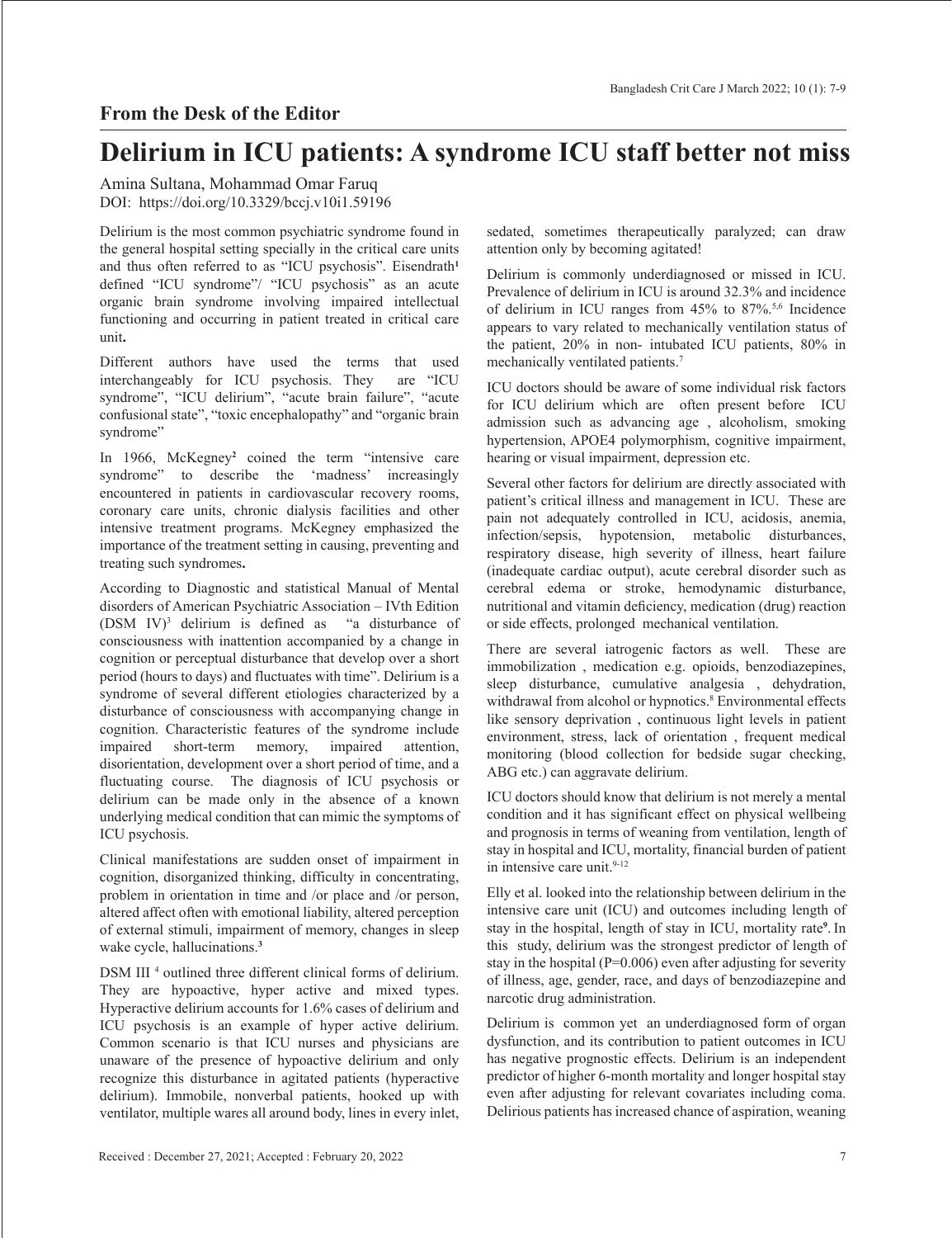Bangladesh Crit Care J March 2022; 10 (1): 7-9

failure from mechanical ventilation, increased re-intubation risk and increased cost of ICU and hospital<sup>9</sup>.

Delirium is often underdiagnosed probably due to clinical aspects, such as mechanical ventilation, which may limit verbal communication precluding the performance of an adequate cognitive assessment in ICU patients**<sup>13</sup>**

Like all monitoring devices used by ICU doctors it is necessary to use monitoring systems or methods to assess brain dysfunction in delirium. ICU doctors should familiarize themselves with two well accepted diagnostic tools. They are Intensive Care Delirium Screening Checklist (ICDSC) and the Confusion Assessment Method for the ICU (CAM-ICU).**14,15** .ICDSC is composed of eight components and each patient is assigned a score from 0 to 8 . A cut-off score of 4 has sensitivity 99% and specificity 64% for identifying delirium.

Validation of CAM-ICU by Ely et al.<sup>13</sup> demonstrated a sensitivity between 95% and 100% and a specificity between 89% and 93%. The validation of ICDSC was performed in a medical-surgical ICU, yielding a sensitivity of 99% and a specificity of  $64\%$ <sup>16</sup>. The CAM-ICU has a fast application (2-5 min) and does not depend exclusively on the verbal response, thus being relevant for patients on mechanical ventilation.<sup>16,17</sup>

The CAM-ICU is an adaptation of the Confusion Assessment Method by Inouye (1990), the most widely used instrument for diagnosing delirium by internists and non-psychiatric clinicians. It is one of two monitoring tools recommended by the Society of Critical Care Medicine's Clinical Practice Guidelines for the Management of Pain, Agitation, and Delirium in adult patients in the ICU. It can be adapted for use with patients with hearing (with special pictures) and visual disturbances and is easily reproducible. Staff training should include methods to assure reliability of assessment and to maintain performance after initial training.

While measuring delirium status using CAM ICU, fluctuations of baseline mental status are scored using Richmond- Agitation – Sedation scale (RASS)**<sup>18</sup>** .If score is more than -4 (-3 through +4) then should proceed to next step of CAM ICU which is inattention and disorganized thinking or altered level of consciousness. If RASS is -4 or -5 then CAM- ICU is not applicable. Altered mental status is considered if RASS score is anything other than zero. ICDSC and CAM-ICU allow non- psychiatric physicians and nurses to diagnose delirium in ICU patients rapidly and reliably even when patient cannot speak because of endotracheal intubation

Management strategy for ICU psychosis is to "wait and watch". Pharmacotherapy is not always an answer. Optimizing continuity of health care personnel, clear concise communication, repeated verbal reminders of time place and person, bedside clock, calendar, radio, newspapers readily accessible for orientating in time should be available.

One should simplify the environment by making available single room with reduced noise levels and remove unnecessary equipment. Nurse should adjust lighting according to day and night cycle. Among therapeutic interventions, adequate pain management, avoiding offending drugs, balancing fluid and electrolytes, treating infection, correcting hypoxia & hypoglycemia, treating underlying cardiac problems, changes in activity levels, early mobilization are worth mentioning.

Delirium prevention is a challenge for ICU staffs, using more liberal visiting policies**.** It is doneby providing periods for sleep**,** minimizing shift changes in the nursing staff caring for a patient**,** orienting the patient to date and time, asking the patient if there are any questions or concerns by talking with the family to obtain information regarding religious and cultural beliefs. Even coordinating the lighting with the normal day-night cycle etc., can help patient to remain in their normal senses.

Jul Sultur

Dr Amina Sultana MD (CCM) Associate Consultant, GICU, ED ,COVID ICU, United Hospital Ltd. Gulshan Dhaka 1212 E mail: aminasultana95@yahoo.com

Prof Mohammad Omar Faruq Chief Consultant, GICU. ED, United Hospital Ltd. Gulshan Dhaka 1212 E mail: faruqmo@yahoo.com

## **References:**

- 1. Eisendrath SJ. ICU syndromes: their detection, prevention and treatment. Critical care update. 1980 Apr;7(4):5-8.
- 2. McKegney FP. The intensive care syndrome the definition, treatment & prevention of a new "disease of medical progress". Conn Med. 1966 sep; 30(9): 633-6
- 3. American Psychiatric Association. Diagnostic and Statistical Manual of Mental Disorders. Washington DC: American Psychiatric Association; 1996. Text Revision (DSM–IV-TR). 2000.
- 4. Quick reference to the diagnostic criteria from DSM-III-R [Internet]. Amazon. The Association; 1987 [cited 2022Mar3]. Available from: https://www.amazon.com/Diagnostic-Criteria-Dsm-Iii-R-Quick-Reference/dp/0890420203
- 5. Figueroa-Ramos MI, Arroyo-Novoa CM, Lee KA, Padilla G, Puntillo KA. Sleep and delirium in ICU patients: a review of mechanisms and manifestations. Intensive care medicine. 2009 May;35(5):781-95.
- 6. Ouimet S, Kavanagh BP, Gottfried SB, Skrobik Y. Incidence, risk factors and consequences of ICU delirium. Intensive care medicine. 2007 Jan; 33(1):66-73.